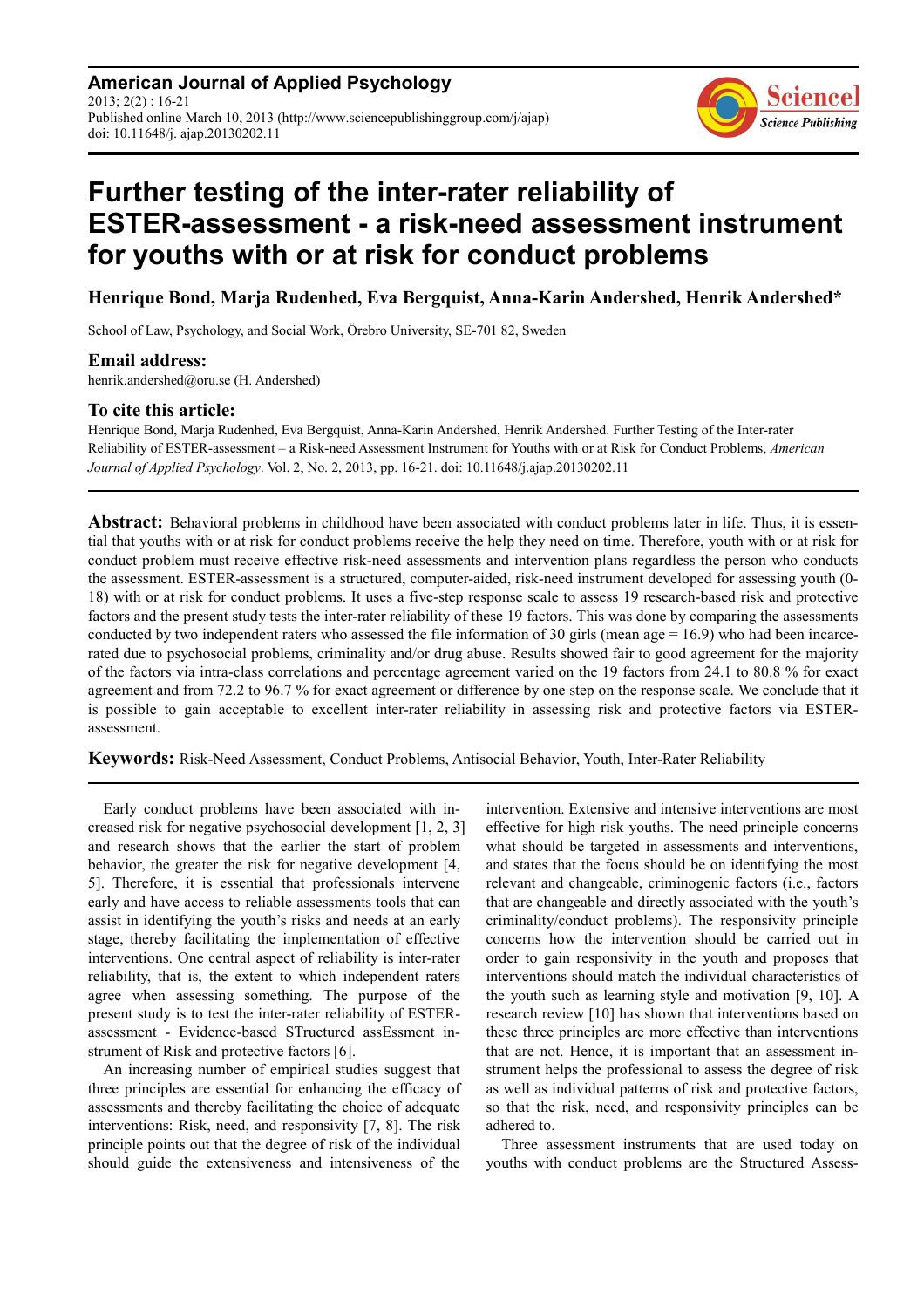ment for Violence Risk in Youth (SAVRY) [11], for youths between 12 and 18-years old, the Early Assessment Risk List for Boys under age 12 (EARL-20B) [12] and the Early Assessment Risk List for Girls under age 12 (EARL-21G) [13]. Several studies have tested the inter-rater agreement/reliability of these instruments but most of them using very small samples (*n*'s ranging from 10 and upward) and have almost exclusively focused on results from Intra-Class Correlations (ICC's) and on an aggregated level (i.e., several factors/items taken together) rather than on the individual factor/item level. These studies report ICC's between .34 and .84 for SAVRY [14] and .17 and .71 on EARL-20B [15] on the individual factor/item level. On the aggregated level the ICC's varied between .81 and .97 for SAVRY [16, 17, 18, 19, 20, 21), .64 and .82 on EARL-20B [15, 22] and between .80 and .86 on EARL-21G [23]. Important to note is that the use of aggregated scales generally produces higher ICC's than use of individual factors/items.

In terms of percentage agreement, exact agreements vary between 55.0 and 93.0 % on the factors/items of EARL-20B [18] and between 35.0 and 94.0 % on the factors/items of SAVRY [14]. With regard to total disagreement between raters (i.e., one rater assess the factor as lowest possible and the other rater as highest possible), the only study reporting this found that this happened on two of the 20 EARL-20B factors in 3.3 % of the ratings on the factor "Onset of Behavioral Difficulties" and in 16.6 % of the ratings on the factor "Abuse/Neglect/Trauma" [18].

ESTER-assessment is an evidence-based structured computer-aided assessment instrument developed for children and adolescents between 0 and 18 years of age with or at risk for conduct problems [6]. ESTER-assessment focuses on 19 dynamic (i.e., potentially changeable) risk- and protective factors grouped in four categories: Youth risk factors, Family risk factors, Youth protective factors, and Family protective factors (see Table 1). ESTER-assessment is different from SAVRY and EARL-20B and 21G because (1) it applies to both children and adolescents, (2) it can be used for both boys and girls , (3) it uses a five-step rating scale that enables the detection of quite small but important changes over time (e.g., during or after an intervention), which improves the possibility to use the instrument for continuous follow-ups and evaluations; and (4) it is supported by a computerized system that facilitates interpretation of the assessments [6].

*Table 1. Inter-rater Reliability of the ESTER-assessment Factors Tested Through Agreement in Percent Compared to Agreement by Chance and Through Intra-class Correlation Coefficients (ICC).* 

|                                                              | Exact agreement <sup>a</sup>     | <b>Exact agreement or</b>           | <b>Total</b>    | $\text{ICC}^{\text{c}}$ |
|--------------------------------------------------------------|----------------------------------|-------------------------------------|-----------------|-------------------------|
|                                                              |                                  | difference by one step <sup>b</sup> | disagreement    | $(95\% \text{ CI})$     |
| <b>Youth Risk Factors</b>                                    |                                  |                                     |                 |                         |
| 1. Defiant behavior, anger, or fearlessness                  | $41.4\%$ (12/29)**               | 86.2% (25/29)**                     | $0.0\%$ (0/29)  | $.17(-.20-.50)$         |
| 2. Overactivity, impulsiveness or concentration difficulties | $30.8\%$ $(8/26)*$               | 88.5% (23/26)**                     | $0.0\%$ (0/26)  | $.83$ (.66-.92)***      |
| 3. Difficulties with empathy, feelings of guilt or remorse   | $38.9\% (7/18)*$                 | $72.2\%$ $(13/18)**$                | $16.7\%$ (3/18) | $.50(.06-.78)*$         |
| 4. Insufficient verbal abilities or school performance       | $33.3\%$ (6/18)*                 | $83.3\%$ $(15/18)*$                 | $0.0\%$ (0/18)  | $.76$ (.47-.90)***      |
| 5. Negative problem solving, interpretations or attitudes    | $28.6\%$ $(6/21)$ <sup>*</sup>   | 90.5% (19/21)**                     | $0.0\%$ (0/21)  | $.69$ $(.38-.86)$ ***   |
| 6. Depressive mood or self harming behavior                  | $37.0\%$ $(10/27)$ **            | 88.9% (24/27)**                     | $3.7\%$ (1/27)  | $.58(.27-.79)$ **       |
| 7. Conduct problems                                          | $70.0\%$ $(21/30)**$             | $93.3\% (28/30)$ **                 | $0.0\%$ (0/30)  | $-10(-.44-0.27)$        |
| 8. Alcohol or drug abuse                                     | $80.8\%$ (21/26)**               | $96.2\% (25/26)$ **                 | $0.0\%$ (0/26)  | $.72$ (.47-.86)***      |
| 9. Problematic peer relations                                | $41.7\%$ $(10/24)$ **            | $75.0\%$ $(18/24)$ **               | $0.0\%$ (0/24)  | N.A <sup>1</sup>        |
| <b>Family Risk Factors</b>                                   |                                  |                                     |                 |                         |
| 10. Parents' own difficulties                                | $66.7\%$ $(14/21)$ <sup>**</sup> | $95.2\% (20/21)$ **                 | $0.0\%$ (0/21)  | $.91(.79-.96)$ ***      |
| 11. Difficulties in parent-youth relations                   | $29.6\%$ $(8/27)**$              | 88.9% (24/27)**                     | $0.0\%$ (0/27)  | $.37$ (-.00-.66)*       |
| 12. Parents' difficulties with parenting strategies          | $66.7\%$ $(14/21)$ <sup>**</sup> | $92.2\% (20/21)$ **                 | $0.0\%$ (0/21)  | N.A. <sup>1</sup>       |
| <b>Risk Factors Total</b>                                    |                                  |                                     |                 | $.38(-.08-.71)*$        |
| <b>Youth Protective Factors</b>                              |                                  |                                     |                 |                         |
| 13. Positive school attachment and performance               | $35.0\% (7/20)*$                 | $85.0\%$ $(17/20)*$                 | $0.0\%$ (0/20)  | $.42$ ( $-.01-.72$ )*   |
| 14. Positive attitudes and problem solving                   | $46.7\% (14/30)$ **              | 96.7% (29/30)**                     | $0.0\%$ (0/30)  | $.61$ $(.33-.80)$ ***   |
| 15. Positive relations and activities                        | 29.7% $(8/27)$ **                | 88.9% (24/27)**                     | $0.0\%$ (0/27)  | $.38(.00-.66)*$         |
| 16. The youth's awareness and motivation                     | $70.0\%$ $(21/30)**$             | 93.3% (28/30)**                     | $0.0\%$ (0/30)  | $.47(.13-.70)$ **       |
| <b>Family Protective factors</b>                             |                                  |                                     |                 |                         |
| 17. Parents' energy, engagement and support                  | $24.1\% (7/29)*$                 | 86.2% (25/29)**                     | $0.0\%$ (0/29)  | $.31 (-.05 - .61)^*$    |
| 18. Parents' positive attitudes and parenting strategies     | $64.3\%$ $(9/14)**$              | $92.9\%$ $(13/14)$ **               | $0.0\%$ (0/14)  | $.43$ ( $-.11-.77$ )    |
| 19. Parents' awareness and motivation                        | 37.9% (11/29)**                  | 79.3% (23/29)**                     | $0.0\%$ (0/29)  | $.47(.13-.71)$ **       |
| Protective Factors Total                                     |                                  |                                     |                 | $.37(.01-.64)*$         |

*Note. \*p* < .05; \*\*p < .01; \*\*\*p < .001. *\*Percentages of agreement are tested against the percentage of agreement by chance via z-tests (one-tailed). The observed percentages of Exact agreement (e.g., when both rater A and B assessed the same factor as "4") are tested against 4 percent (agreement by chance according to the formula: 1/5 x 1/5 = 0.04). <sup>b</sup> The observed percentages of exact agreement or difference in one step (e.g., when rater A assessed a factor as "3" and rater B assessed the same factor as "2", "3" or "4") are tested against 12 percent (agreement by chance according to the formula: 1/5 x 3 = 0.12). <sup>c</sup> Single measure ICC. <sup>1</sup>Not analyzable due to lack of variation. CI = Confidence Interval.* 

An ESTER-assessment is based on a predetermined period back in time – decided by the professional – where the time-window back in time is somewhere between 1 and 36

months. Each of the 19 risk and protective factors are explicitly defined and each factor include several concrete descriptions of behaviors or characteristics related to the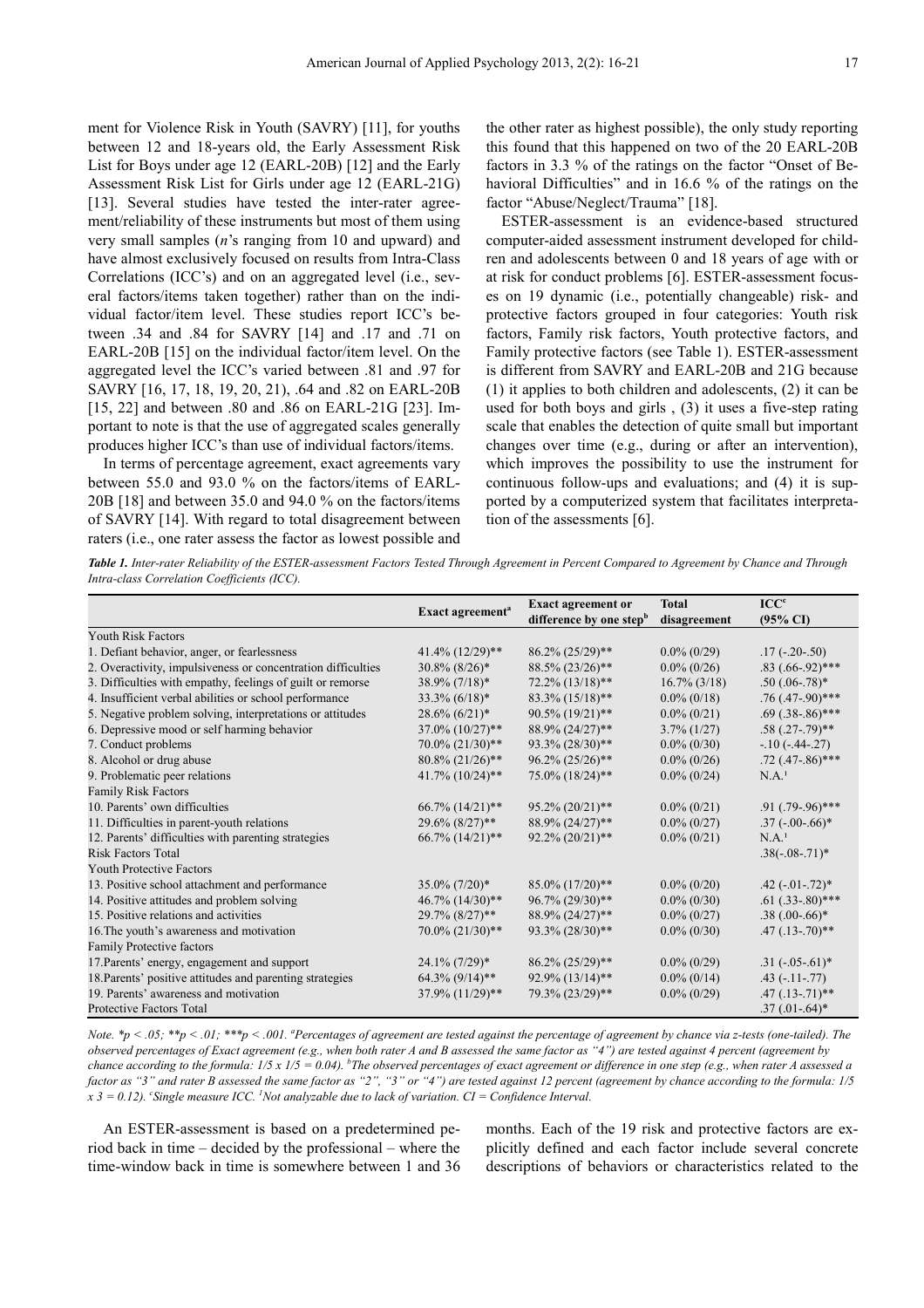definition of the factor, and each of the 19 factors are then rated on a five-point scale. The risk factors are rated using a scale ranging from Not present (0) to Very pronounced (4) with definitions for each scale step focusing on how frequent and severe/problematic the behaviors are. Each scale step is clearly defined. Similarly, protective factors are rated using a five-step scale but the definitions of each scale step are focused on how pronounced and comprehensive the protective factor is [6]. A manual called the ES-TER-manual [6] provide a support for the professional conducting an ESTER-assessment and it specifies six core assessment principles that should be followed by the rater. For instance, one of the six principles specifies that when the behaviors of a specific factor are present in one context (e.g., school) but not in another (e.g., home), the raters are instructed to assess according to the information indicating the most frequent or problematic behavior when it comes to risk factors, and the weakest protection when it comes to protective factors [6].

An initial test of the inter-reliability of the five-step scale of ESTER-assessment has previously been conducted [24]. This previous study was based on ESTER-assessments conducted by two independent raters using file-information of 30 girls, between 16 and 19-years old, incarcerated for serious psychosocial problems, criminal behavior or drug abuse. The Intra-Class Correlations (ICC's) ranged between .49 and .89 on 16 out of the 19 individual factors. On the remaining three factors, the ICC-scores ranged between .20 and .38. Moreover, the aggregated ICC was .67 for the risk factors total and .58 for the protective factors total. The percentage agreement analyses were more convincing than the ICC's in this study. The exact percentage agreement between raters (i.e., when both raters A and B assess a factor exactly the same, for example as "Very pronounced") varied between 38.0 and 72.0 % on the 19 individual factors. Percentage scores of exact agreement or difference in one scale step (e.g., rater A assesses a factor as "3", and rater B assesses the same factor as "2", "3" or "4") varied between 77.0 and 100 %. Total disagreement (i.e., when rater A assesses a factor as "0" and rater B assesses the same factor as "4", or vice versa) was present in only two of the 19 factors one time each (Factor 4 "Insufficient verbal abilities or school performance" and Factor 6 "Depressive mood or self harming behavior"). In conclusion, this first study showed acceptable inter-rater reliability and close to as good percentage agreement on individual factors as the studies on SAVRY and EARL-20B and 21G [24]. This is quite striking because SAVRY uses three- and twostep scales on its factors and the EARL instruments a threestep scale. ESTER-assessment uses a five-point scale, making it more difficult to gain exact agreements.

The present study aims to test the inter-rater reliability of ESTER-assessment under similar conditions as the initial study [24] but with other raters. The present study partly uses the same sample as in the initial study but two other raters with the main question being whether the inter-rater reliability of ESTER-assessment can be generalized to other raters. The present study also tests whether the percentage agreements gained on the 19 factors between the two raters are significantly different for what would be gained by chance. This was not done in the initial study.

# **1. Method**

#### *1.1. Subjects*

The ESTER-assessments were conducted on fileinformation of 30 girls who had been incarcerated in an institution for youths in Sweden. Twenty-two of those girls participated in the initial study on the inter-rater reliability of ESTER-assessment [24]. Eight of the girls' file information were not possible to access for the present study. Therefore, eight other girls were included for the present study. The reasons for incarceration were the youths' psychosocial problems, criminality and/or drug abuse. The age of the participants ranged between 15 and 20 years (Mean age = 16.9 years). The girls came from different regions in Sweden.

#### *1.2. Procedure*

Two independent raters, both formally trained in ES-TER-assessment, conducted the assessments based on file information only. The raters did not discuss the assessments before or during the assessment process. The present study used a six month time-window for the ESTER-assessments. That is, the risk and protective factors were assessed based on file information from the present and six months back in time. The files used in this study consisted of information from different sources such as interviews (e.g., Adolescent Drug Abuse Diagnosis, ADAD) [25], documentation of offence history, psychological tests (e.g., Wechsler Intelligence Scale for Children - fourth edition, WISC-IV) [26] as well as pedagogical and social evaluations of the youth (e.g., file-summaries of interviews with the youth and parents or caregivers regarding psychosocial history, school, peer relations and socio-economic status). The vast majority of the 30 youths had already left the institution at the time this study was conducted. They were informed in writing and gave their written and active consent that their files could be used for the present research purpose.

#### *1.3. Statistical Analyses*

Inter-rater reliability was tested by comparing the two independent raters' assessments of the 19 risk and protective factors in ESTER-assessment. Agreement was studied both in terms of various percentage comparisons as well as with intra-class correlations.

# **2. Results**

Exact agreement on the individual factor level can be seen as the strictest test of agreement (i.e., the extent both raters assess a factor exactly the same on the five-step scale,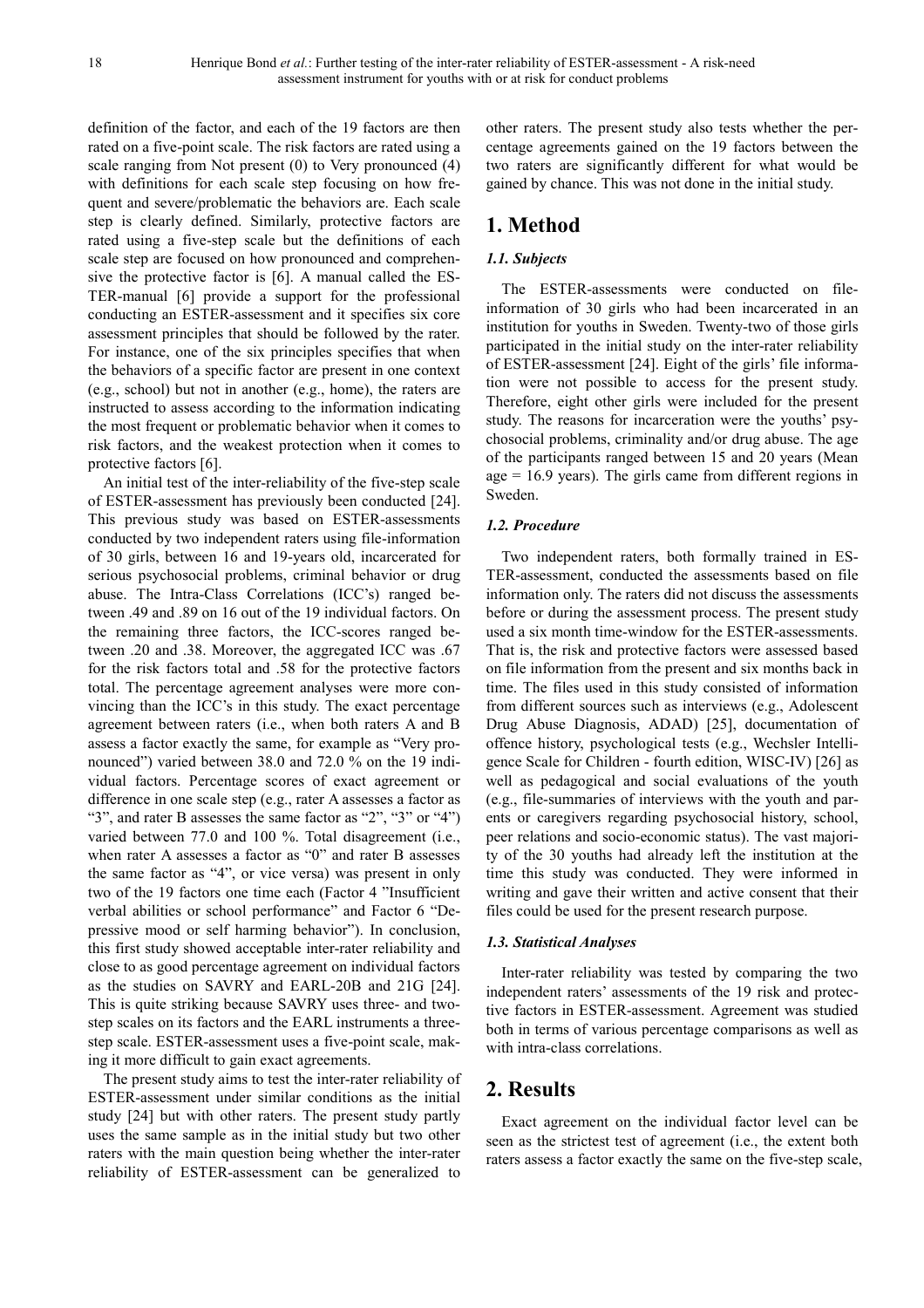for example as "Very pronounced"). By chance, two independent raters would achieve exact agreement on an individual factor in 4.0 % of the assessments, based on the formula  $1/5 \times 1/5 = 0.04$ . As seen in Table 1, the exact agreement varied between 26.6 and 80.8 % for the risk factors in ESTER-assessment, and between 24.1 and 70.0 % for the protective factors. As shown in Table 1, these degrees of agreement were significantly higher (as shown via z-tests) than what would be expected by chance (i.e., 4.0 %), for all 19 factors.

With regard to exact agreement or difference by one step (e.g., when rater A has assessed a factor as "3" and rater B has assessed that factor as "2", "3" or "4" or vice versa), two independent raters would by chance achieve exact agreement or difference in one step on an individual factor in 12.0 % of the assessments, based on the formula 1/5 x 3  $= 0.12$ . As shown in Table 1, exact agreement or difference by one step varied between 72.3 and 96.2 % on the risk factors and between 79.3 to 96.7 % on the protective factors. These agreement scores were significantly higher on all 19 factors than those gained by chance.

As seen in Table 1, total disagreements (i.e., when rater A assessed a factor as "0" and rater B assessed the same factor as "4" or vice versa) occurred only for two of the 19 factors. The two factors were Factor 3 and Factor 6 and the total disagreements happened in 16.7 and 3.7 % of the assessments, respectively.

Intra-Class Correlations (ICC's) were calculated for each individual risk and protective factor as seen in Table 1. An ICC of less than .40 is here considered as poor, values between .40 and .59 as fair, .60 to .74 as good, and .75 to 1.00 as excellent [27]. As seen in Table 1, the aggregated ICC concerning the risk factors total shows poor agreement  $(ICC = .38)$ . Similarly, the aggregated ICC for the protective factors shows poor agreement (ICC = .37). Five individual factors also exhibit poor ICC's, varying between - .10 and .38. However, important to note is that the percentage agreement in terms of Exact agreement and Exact agreement or difference in one step on these individual factors with poor ICC's are quite high and significantly higher than would be expected by chance. Twelve of the 19 factors present fair to excellent ICC's, varying between .42 and .91. For two risk factors; Factors 9 and 12, it was not possible to calculate ICC's due to lack of variation. However, as seen in Table 1, those factors had percentage scores that were significantly higher than would be expected by chance concerning Exact agreement and Exact agreement or difference by one step.

#### **3. Discussion**

To provide effective help characterized by professionalism and legal security to youth with or at risk for conduct problems, assessment instruments with acceptable reliability are essential. The aim of this study was to investigate the inter-rater reliability of the five-step scale used in ESTERassessment. The intra-class correlations indicate poor to

excellent reliability of the 19 individual factors. However, the most strict test of inter-rater reliability; Exact agreement between the two raters on the five-step scale, shows that all 19 factors are significantly higher in agreement percentage than would be expected by chance. In addition, total disagreements between the two independent raters were very uncommon, something that should not be underestimated in importance.

The findings of the present study are to a large extent consistent with the results of the previous study on the inter-rater reliability of ESTER-assessment [24] where ICC's were fair to good and the percentage scores were generally quite similar as in the present study. In comparison with other instruments, such as EARL-20B and 21G and SAVRY, the inter-rater reliability of ESTERassessment presents comparable degrees of agreement, with a tendency toward a somewhat lower agreement. However, such a comparison is problematic since the inter-rater reliability research on EARL and SAVRY almost exclusively have focused on aggregated scores instead of scores on individual factors [16, 17, 19, 22]. Aggregated ICC analyses may well hide very low individual factor ICC's. In terms of percentage agreements on individual factors, the present study's numbers varies between 24.1 and 80.8 % for Exact agreement. These results are lower than those for EARL-20B (between 55 and 93.0 %) [18] and SAVRY (between 35 and 94.0%) [14]. However, it should be pointed out that ESTER-assessment uses a five-step rating scale whereas the other two instruments use a two- or three-step scale. Thus, one could expect the agreement to be higher for the SAVRY and EARL instruments. The percentage results of exact agreement or difference by one step were quite high, with percentage scores varying from 72.3 to 96.7 % in the present study. Since ESTER-assessment uses a five-step scale, difference in one step should generally not lead to significant differences when it comes to choosing a matching intervention plan.

Some methodological limitations of the present study need attention. First, the study uses a small sample size  $(n =$ 30) and includes only girls. Future research should assess larger samples and include both girls and boys. Second, we used only one type of information (i.e., file information) to conduct the ESTER-assessments. This is not in line with the standard recommendations for conducting an ESTERassessment, which states that one ideally should use at least two different sources or informants (e.g., interviewing a parent and a teacher and using file information if it exists). This deviation from the standard procedure may have led both to an under- or overestimation of the inter-rater reliability.

One of the strengths of the present study is that it includes percentage comparisons of raters' agreement as a complement to the intra-class correlations. This is an important aspect of agreement analyses because ICC-results can be misleading. For example, as we observed for Factor 7: Conduct problems, the ICC is very poor (ICC = -.10). In contrast, the percentage score for exact agreement; 70.0 %,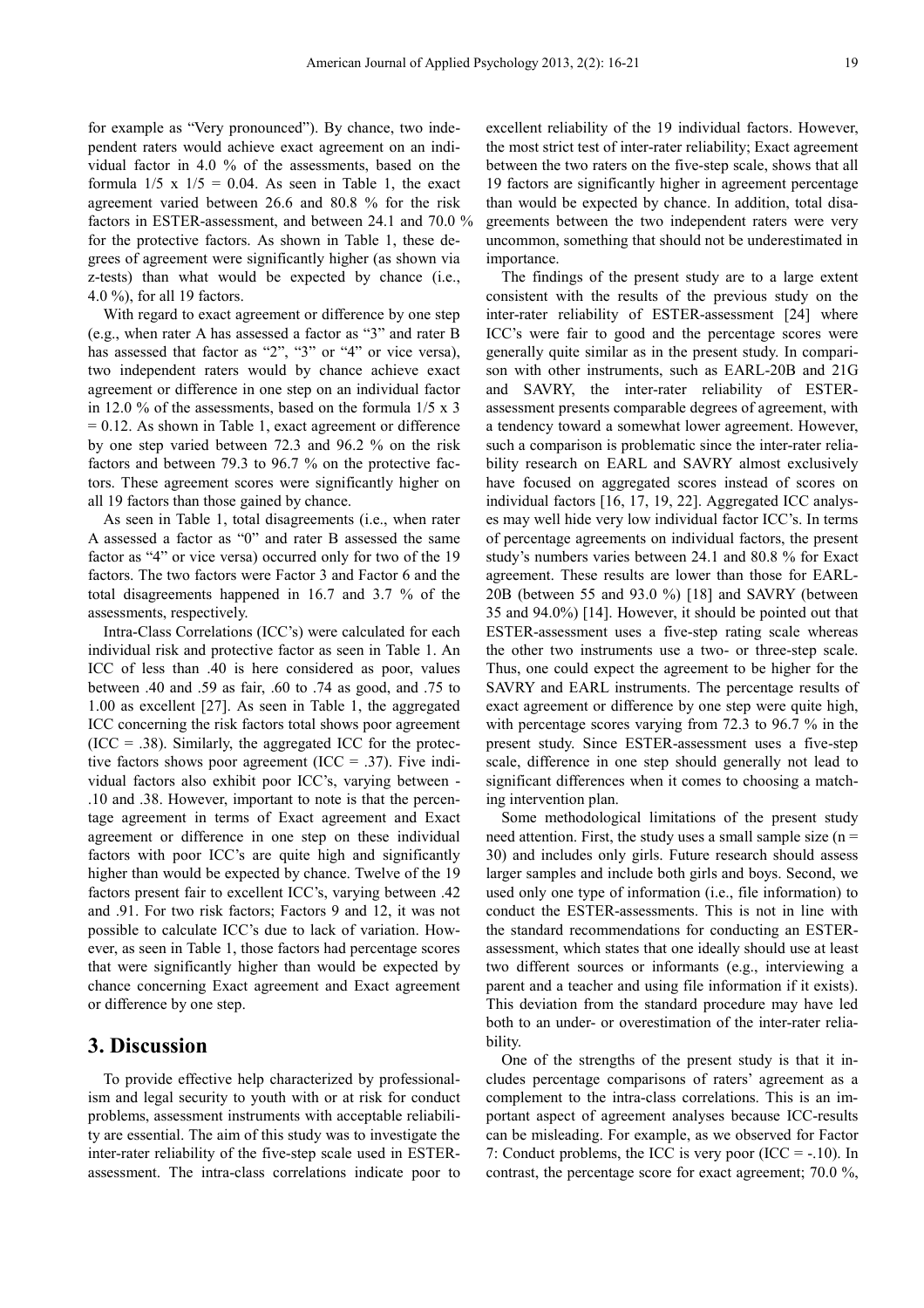is quite high. Another advantage of using percentage comparisons is that it allows illustrating degrees of agreements between raters even when variance is absent (i.e., when ICC calculations are not possible). For instance, we could not calculate ICCs for Factor 9: Problematic peer relations or Factor 12: Parents' difficulties with parenting strategies. However, the percentage scores show that Exact agreement between raters were higher than 40.0 % on both of these factors. In line with this reasoning, statistical expertise has argued that correlation coefficients (e.g., ICC) are not the most appropriate measure to assess levels of agreement, instead, percentage agreement should be used [28].

The inter-rater reliability gained with ESTER-assessment is not perfect and perhaps this is to be expected. A key question is whether this none-perfect reliability is higher than when an instrument is not used. This could for example be tested in a case vignette study where one group of professionals trained in ESTER-assessment would assess the same case, and another group of professionals not trained in ESTER-assessment would assess the same case. The hypothesis would be that the professionals using ES-TER-assessment would identify more risk and protective factors in the vignette and to a greater extent agree in their ratings as compared to the professionals not using an instrument.

# **4. Conclusion**

We conclude that it is possible to gain acceptable to excellent inter-rater reliability in terms of agreement in percentage in assessing risk and protective factors via ESTERassessment. We replicate the previous study on ESTERassessment using an overlapping sample (22 of the participants were the same) showing that the inter-rater reliability of ESTER-assessment can be generalized to other raters (i.e., the inter-rater reliability is due to the instrument rather than the raters). These findings show that, by using ES-TER-assessment, raters can achieve acceptable inter-rater reliability in assessing individual risk- and protective factors for conduct problems in youth. Thus, using ESTERassessment increases the chances for youths with or at risk for conduct problem to receive intervention plans that matches their needs regardless the person who conducts the assessment.

# **5. Funding**

This project was supported by the Swedish National Board of Health and Welfare and the Swedish National Research Council. During the preparation of this manuscript Henrik Andershed was supported by funds from the Swedish National Research Council.

# **References**

[1] Frick, P. J., & Viding, E. (2009). Antisocial Behavior from a

Developmental psychopathology Perspective. Development and Psychopathology, 21, 1111-1131.

- [2] Krohn, M. D., Thornberry, T. P., Rivera, C., & Le Blanc, M. (2001). Later delinquency careers. In R. Loeber & D. P. Farrington (Eds.), Child delinquents (pp. 67-94). Thousand Oaks, CA: Sage.
- [3] Snyder, H. N. (2001). Epidemiology of Official Offending. In R. Loeber & D. P. Farrington (Red.), Child delinquents (pp. 25-46). Thousand Oaks, CA: Sage.
- [4] Moffitt, T. E., & Scott, S. (2008). Conduct disorders of childhood and adolescence. In M. Rutter, D. Bishop, D. Pine, S. Scott, J. Stevenson, E. Taylor, & A. Thapar (Eds.), Rutter´s Child and Adolescent Psychiatry, (5th ed., pp. 543-564). Oxford: Blackwell Publishing.
- [5] Odgers, C., Caspi, A., Broadbent, J. M., Dickson, N., Hancox, R. J., & Harrington, H. (2007). Prediction of Differential Adult Health Burden by Conduct Problem Subtypes in Males. Archives of General Psychiatry, 64, 476-484.
- [6] Andershed, H., & Andershed, A-K. (2010). Risk-need assessment for youth with or at risk for conduct problems: Introducing the assessment system ESTER. Procedia Social and Behavioral Journal, 5, 377-383.
- [7] Andrews, D. A., Bonta, J., & Wormith, J. S. (2006). The Recent Past and Near Future of Risk and/or Need Assessment. Crime & Delinquency, 52, 7-27.
- [8] Dowden, C., & Andrews, D. A. (2003). Does family intervention work for delinquents? Results of a meta-analysis. Canadian Journal of Criminology and Criminal Justice, 45, 327-342.
- [9] Andrews, D. A., Bonta, J., & Hoge, R. D. (1990). Classification for effective rehabilitation- Rediscovering Psychology. Criminal Justice and Behavior, 17, 19-52.
- [10] Andrews, D. A., & Bonta, J. (2010). Rehabilitating criminal justice policy and practice. Psychology, Public Policy, and Law, 16, 39-55.
- [11] Borum, R., Bartel, P., & Forth, A. (2002). Manual for the Structured Assessment for Violence Risk in Youth (SAVRY), Consultation edition, Version 1. Tampa: University of South Florida.
- [12] Augimeri, L. K., Webster, C. D., Koegl, C. J., & Levene, K. S. (1998). Early Assessment Risk List for Boys: EARL-20B. Version 1: Consultation edition. Toronto, Canada: Earlscourt Child and Family Centre.
- [13] Levene, K. S., Augimeri, L. K., Pepler, D. J., Walsh, M. M., Webster, C. D., Koegl C. J. (2001). Early Assessment Risk List for Girls (EARL-21G). Version 1 - Consultation Edition. Toronto, Canada: Earlscourt Child and Family Centre.
- [14] Vincent, G. M., Guy, L. S., Fusco, S. L., & Gerhenson, B. G. (2011). Field Reliability of the SAVRY with Juvenile Probation Officers: Implications for Training. Law and Human Behavior.doi: 10.1007/s10979-011-9284-2.
- [15] Hrynkiw-Augimeri, L. K. (2005). Aggressive and antisocial young children: Risk prediction, assessment and management utilizing the Early Assessment Risk List for Boys (EARL-20B). Unpublished doctoral dissertation, Ontario Institute for Studies in Education, University of Toronto, Ontario, Canada.